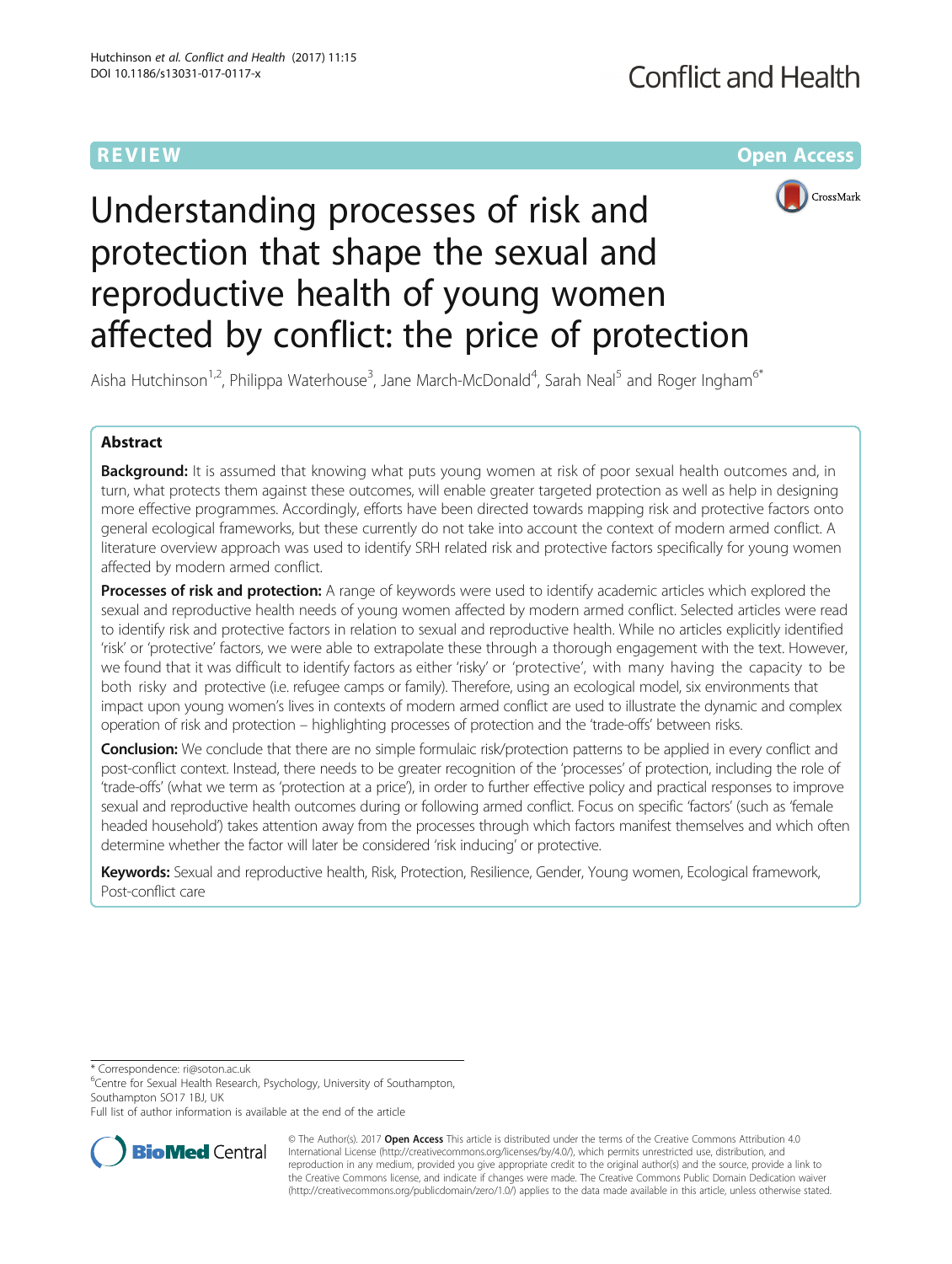## Background

Blum and Mmari (2005) propose a conceptual framework which locates risk and protective factors associated with the sexual and reproductive health (SRH) of young people in developing countries in an ecological model [[1\]](#page-10-0). This assumes that knowing what factors are likely to increase poor SRH outcomes for young women (including early first sex or early first birth), and how they operate, will help target young women at risk of negative health outcomes and help to design more effective programmes. The framework views young people as living in multiple milieus (macro/institutional, community, school, family, peers and individual), each of which may be a source of both risk and protection. This model is presented as functioning across developing contexts. Predominately, work on SRH has taken a population approach, with limited consideration of its suitability for application to specific contexts, such as conflict. However, a small body of emerging evidence suggests that processes of risk and protection are, to a large extent, contextually determined and need to be understood in relation to distinct groups of people in specific contexts [\[2](#page-10-0)–[4](#page-10-0)]. While there has been some exploration of specific risk and protective factors in relation to conflict and the short or long term impacts upon some aspects of health [\[5](#page-10-0)–[7](#page-11-0)], based on this literature overview, there appears to be little that has been specific to SRH and young women.

The inter-agency field manual on reproductive health in humanitarian settings highlights the importance of identifying protective factors within initial assessments; however, little is known as to how conflict may undermine protective processes or increase the 'trade-off' between risks that may be undertaken to increase protection [\[8](#page-11-0)]. Conflict is likely to have a powerful impact on the ecology of young people and an ecological model enables a more comprehensive exploration of protective processes, with socio-cultural contexts becoming the focus of attention rather than individual attributes [[7\]](#page-11-0).

Risk and risk factors are often used and understood as notions of statistical risk, and commonly associated with increasing the likelihoods of negative outcomes or problem behaviours. Protective factors operate in the context of risk and may be understood as the resources that support and assist an individual, family or community to manage, restrict and/ or overcome difficulties and adversity, and reduce risk [[9\]](#page-11-0). Such conceptualisations of risk and protective factors suggest that they are static and generalisable factors. However, the dynamic nature of a factor, and whether or how it serves to protect or increase risk, can only be understood when wider processes of risk and protection are identified (i.e. how it came to be that certain choices were made or that a particular context occurred). This may involve several dynamic factors, as well as combinations of risk and protective factors (or a tradeoff between them), each of which can produce different outcomes for any individual.

Adopting this position, and building upon Blum and Mmari's (2005) ecological framework [\[1](#page-10-0)], an overview of the risk and protective factors highlighted by the literature on the young women's SRH in conflict is presented. Yet rather than describing a neat set of risk and protective factors that can be used to underpin policy and practice responses, we present the complex processes of protection that often dictate whether a context or choice is risk inducing or protective. Through this work, we argue that we need to better understand and pay more attention to these processes, the trade-offs which occur and the price often paid by young women through it.

## **Methods**

This paper adopts a literature overview approach (Grant and Booth 2009), providing a narrative of the relevant literature [[10\]](#page-11-0). A search of the literature was performed using Web of Knowledge, limited to the title and abstract. The search period was from 2000 to 2013, and only papers in English were included. The search was driven by the overarching question 'What are the risk and protective factors associated with the sexual and reproductive health of young women in contexts of armed conflict?' The search strategy combined terms according to four broad themes:

- Conflict: conflict OR conflict affected OR fragile states OR war OR trauma OR violence
- Age: child\* OR youth OR adolescen\* OR teen OR young person\*
- Conflict affected countries: Afghanistan OR Angola OR Burundi OR Central African Republic OR Chad OR DRC OR Congo OR Cote d'Ivoire OR Eritrea OR Guinea OR Guinea-Bissau OR Liberia OR Mali OR Myanmar OR Burma OR Nepal OR Sierra Leone OR Sri Lanka OR Somalia OR Sudan OR South Sudan OR Timer-Leste OR Togo OR West Bank OR Gaza OR Iraq OR Libya OR Syria
- Sexual and reproductive health: sexual and reproductive health OR childbearing OR pregnancy OR sexual activity OR early marriage

The search also involved hand searches of relevant journals, and the following up of citations, appropriate grey literature and key authors. Different types of literature (quantitative, qualitative, conceptual and discussion pieces, and grey literature) were included. The initial inclusion criteria focused on literature that explicatively discussed conflict, and sexual and reproductive health in relation to this. In addition, we restricted our focus to literature concerned with females and included those of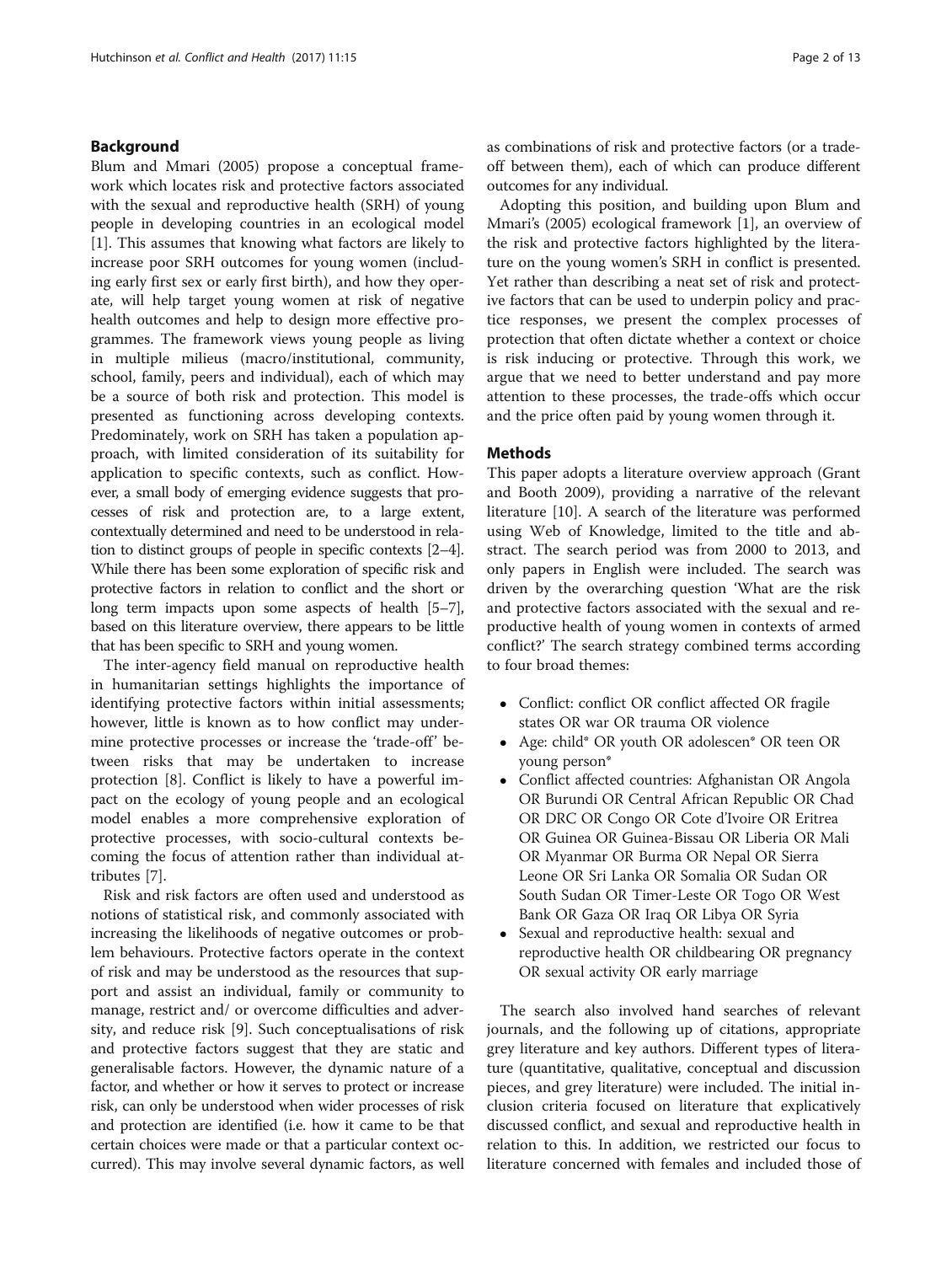any age between 8 and 18 years. Where age ranges were not clarified, articles that made references to adolescents, girls or youth were retained.

Identified literature was read to ascertain risk and protective factors associated with various poor sexual and reproductive health care outcomes, such as unmet need for contraception, early age at first birth, maternal mortality, infant mortality and sexually transmitted diseases. No explicit appraisal of the methodological quality of each piece was undertaken. Whilst we found little research that explicitly identified 'risk' and 'protective' factors, these were extrapolated by a thorough reading of the text. However, we found that these extrapolated factors were not clear cut, and many factors were found to be both protective and risky; for example, refugee camps offer protection against some poor sexual health outcomes through access to services but they can also be risky environments for SRH, especially in relation to sexual violence. An ecological framework of risk and protective factors, based on the pre-populated model used by Blum and Mmari (2005) (Figure 1) was used to analyse the literature thematically and present the results [[1\]](#page-10-0). Identified factors were mapped according to six

environments that were also used by Blum and Mmari; macro/institutional; Community; school; family; peer and individual. In a second stage, further literature was identified to populate certain levels of the framework, which were under-represented in the literature accessed thus far. For the macro/institutional level, for example, we draw on literature that related to sexual and reproductive health in conflict more generally, and the consequences of conflict on health systems where these could also impact on young women. Literature that describes the impact of conflict on education was used at the school level. Finally, literature concerned with the consequences of conflict on peer relationships and the civic participation of young people was included at the peer level.

## Processes of risk and protection Macro/institutional level environment Unstable governance

Armed conflict can dramatically change the way young women access and benefit from (in theory, at least) structures such as legislative justice mechanisms, stable governance and policing which protect them from sexual violence or coercion, as well as processes for participation and

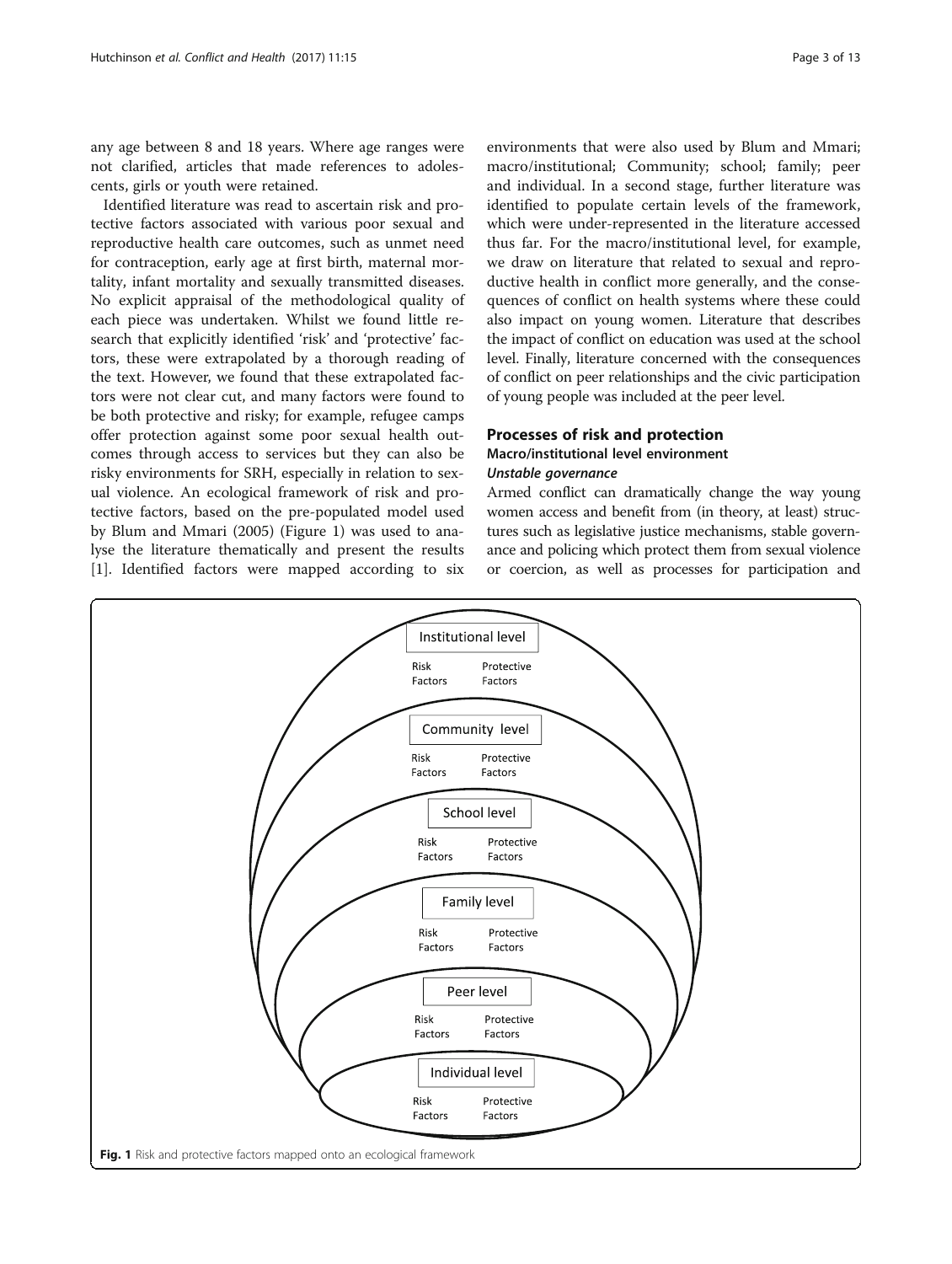demonstration which allow young women to voice their concerns. Issues of insecurity and fear of reprisal and attack can therefore limit access to health services [[11](#page-11-0)–[13](#page-11-0)]. Similarly, progressive social policy for SRH, which facilitates sexual education and access to family planning methods can be curtailed as well as livelihood safety nets to prevent destitution.

### Poor infrastructure

Important health and education infrastructures that facilitate access to good quality SRH services can be severely affected during times of conflict. Verley (2010) reports, how during Shia-Sunni hostilities in Gilgit Town, Pakistan, obstetric service access and provision were severely reduced following the targeting, killing and exclusion of particular faith-based groups in hospitals and clinics, resulting in increased maternal morbidity and mortality [[14](#page-11-0)]. During the Rwandan genocide an estimated 80% of health professionals were killed or fled the country, and medical supplies and equipment were heavily looted and destroyed [[15](#page-11-0)]. More recently, attacks on professionals has caused a deficiency of healthcare providers in Iraq as many have left the country causing disruption to services (Mowafi 2010) [[16\]](#page-11-0). Similarly, during the civil war in Mozambique, Renamo specifically targeted health and education facilitates in an effort to destabilise the country [\[17\]](#page-11-0).

#### Institutional settings

The institutional setting of SRH services can change – as opposed to disappearing altogether - during conflict. For some young women, there is better access to SRH in refugee camps, or other displaced contexts, compared to their usual home [[18\]](#page-11-0). The Reproductive Health Response in Conflict Consortium and the Inter-agency Working Group on Reproductive Health in Crisis, for example, have spent recent years increasing the priority of reproductive health in crises and have developed a wide range of responses for organisations responding to humanitarian disasters [[8](#page-11-0)]. Nonetheless, despite humanitarian efforts, young people's SRH can be neglected at the institutional level in contexts of displacement. Abdelmoneium (2010) and Wayte et al. (2008) both found that a focus on safe motherhood in Sudan and Timor-Leste, respectively, resulted in other aspects of SRH being side-lined because of limited resources and services, and the prioritisation of life-saving and emergency services [[19, 20\]](#page-11-0).

New institutional settings like refugee camps can also increase the risk of Sexual and Gender Based Violence (SGBV); Stavrou's (2004) fieldwork in Angola identified the location of Internally Displaced Persons (IDP) camps close to military encampments as a contributory factor for the harassment faced by females [[21\]](#page-11-0). Threats to sexual safety can also come from within camps as a result of the breakdown of social norms and deficient security [[22](#page-11-0), [23\]](#page-11-0), and perpetrators can include humanitarian staff. Fear of sexual attacks and harassment can place restrictions on female mobility and, in the example of displaced Syrian women and girls, there are reports of greater limits to their freedom and mobility in their host countries with concern about attacks being the greatest for those unmarried [\[24\]](#page-11-0).

## Livelihoods

Due to the impact of conflict on the macro-economic context, conflict can also have profound changes on the livelihood strategies of households, which can put young women at risk of poor SRH outcomes. In rural Nepal, displacement caused by Maoist and threats from security forces caused a disruption and loss to agricultural livelihoods [[25\]](#page-11-0). As a result, a substantial proportion of conflict-affected girls reported themselves to be working in contexts (for example, hotels and wine shops) where they feared sexual abuse and exploitation. Conflict in Northern Uganda and Southern Sudan also resulted in the engagement of young women in transactional sex as a means of family survival where access to farming was restricted [[26\]](#page-11-0). It should be noted that, in relatively rare circumstances, the engagement of women in new livelihood strategies - such as trading - can support a sense of empowerment and autonomy due to their increased economic importance in the household, although this empowerment is rarely translated into greater representation at the community level [\[26](#page-11-0)].

At the Macro level, evidence highlights the ways in which SRH services are undermined. However, institutional adaptation to refocus and prioritise SRH provision within refugee camps and displacement centres has resulted in improved SRH access for some women, though such gains can occur in the context of increased sexual threat.

#### Community level environment

Each community has its own norms, beliefs and attitudes that determine how much autonomy and mobility a girl has, how easily she is able to enjoy and exercise her rights, whether she is safe from violence, whether she is forced into marriage, how likely she is to become pregnant, or whether she can resume her education after having had a child. (United Nations Population Fund (UNFPA), 2013, p36) [[27\]](#page-11-0).

The extract above describes the complex, and often contradictory, impact of cultural norms and values on the SRH of young women. During times of conflict the breakdown of social cohesion and norms in a society can increase the risk to young women of negative sexual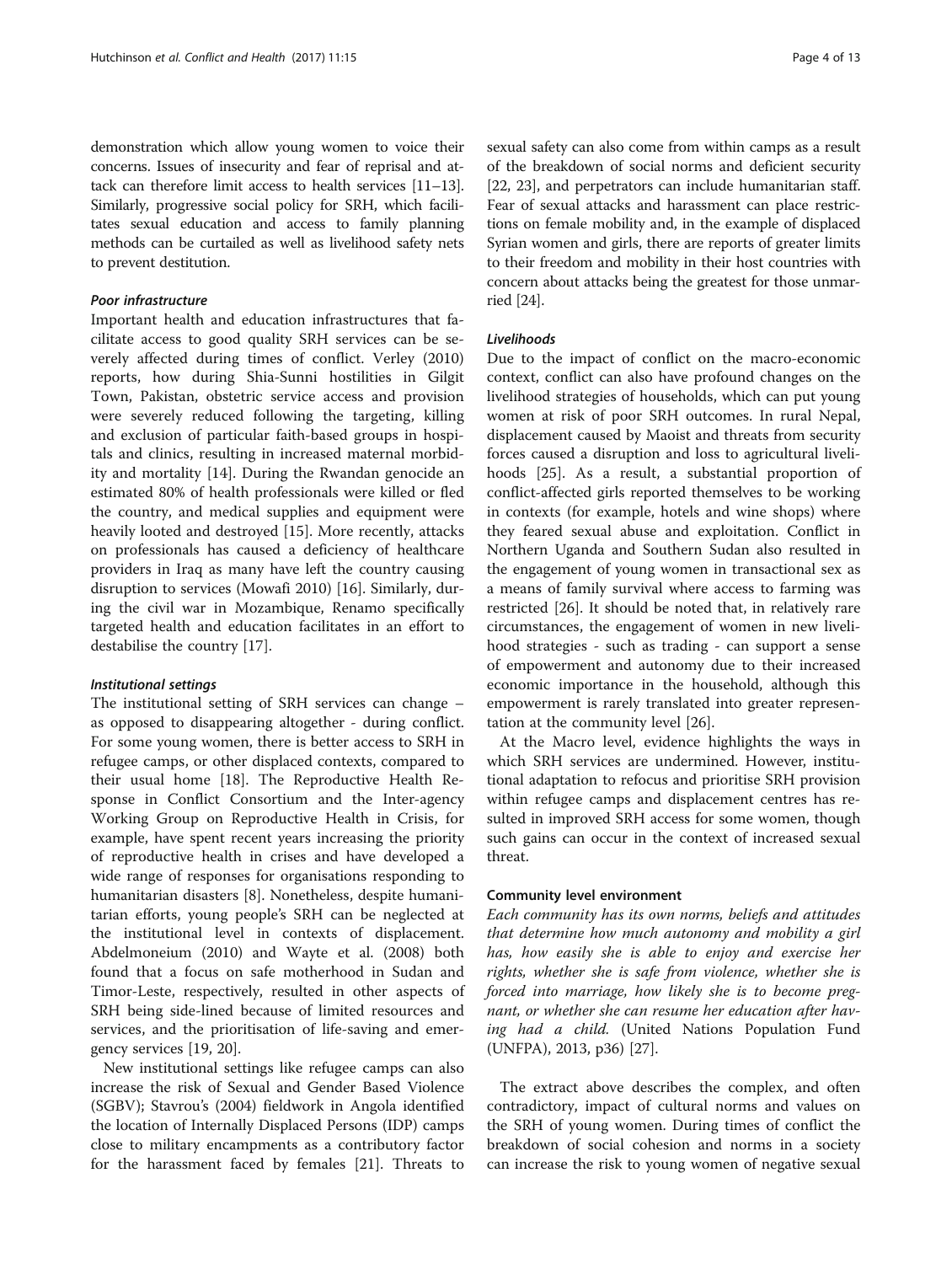outcomes [[28](#page-11-0)], particularly when protective mechanisms located in family and community structures are disrupted. The normalisation of sexual violence, such as rape, is reflected in the identification of perpetuators as civilians and its continuation into the post-conflict period [\[29\]](#page-11-0). Kalisya et al.'s (2011) analysis of HEAL Africa's hospital records in the Democratic Republic of Congo (DRC) between the period 2006–2008 (post-conflict), found that in the majority of sexual assaults of presenting child victims the offender was a civilian, and in 74% of cases was known to the victim [\[30](#page-11-0)]. A similar pattern was found for child survivors presenting themselves to the Panzi Hospital in Eastern DRC [[31\]](#page-11-0).

#### Community level protection

When considering the community environment as a sphere of influence in relation to sexual violence, War Child (2013) suggests that local structures are at the centre of solutions to protect young women from sexual violence and there are examples of communities coming together to provide protection for young people [\[29](#page-11-0)]. Kottegoda et al. (2008), for example, drew attention to the protective nature of traditional midwives in contexts of conflict when access to formal medical access and support was reduced [\[32\]](#page-11-0). Footer et al. (2014) found that health workers, community/village leaders and local health organisations in Eastern Burma were active in devising strategies to maintain the provision of health services, despite attacks [[13](#page-11-0)]. Communities have also been key in ensuring the continuity of education - which is widely considered as a key protective factor for young women. In Afghanistan, trusted female members of the community provided home schooling to girls during the Taliban's ban on female education [[33](#page-11-0)]. Community action can also be vital in providing places of security and sources of support for children separated from their families. In the case of the night commuters in Northern Uganda, local volunteers with the Peace Foundation Charity helped secure safe sleeping arrangements for young women, also providing supervision and guidance [\[34\]](#page-11-0).

## Changing norms

Conflict, through the breakdown of traditional norms, has the potential to challenge or change harmful practices [[8\]](#page-11-0). Rajasingham-Senanayake (2004), for example, observed that challenged gender norms due to females' roles as armed combatants, income generators and household heads during conflict in Sri Lanka, resulted in the increased agency of women which continued in the post-conflict period [[35\]](#page-11-0). By contrast, changes in sexual behaviours during times of conflict can set young women on a track of high risk behaviours that continue into peacetime [\[28](#page-11-0)]. Transactional sex, for example, which may be instigated for survival during war, might continue to be used for material provision in peacetime, either due to lack of options, or to supplement other ways of securing income. Conflict can change norms of what is acceptable and what is a priority, although these changes may or may not be sustained in post-conflict times. Burman and McKay (2007), for example, note the marginalisation of young mothers after conflict (even when as a result of forced marriage) [[36\]](#page-11-0), as community members can become highly protective of gender and gender roles following conflict [\[8](#page-11-0)].

At the community level, both risk and protection can be seen to operate in different ways to either promote or undermine SRH outcomes for young women.

## School level environment Access to education

Accessing education, mainly through schools, has been identified as a key determinant and protective factor in relation to most measures of SRH in developing contexts [[1,](#page-10-0) [27](#page-11-0)]. However, it is well documented that conflict can significantly affect the school environment [\[29](#page-11-0)]. In 2011, 20 million out-of-school young people, roughly equal gender split, were living in countries affected by conflict [[37\]](#page-11-0). In qualitative fieldwork conducted in Angola and Sierra Leone, girls discussed how their involvement with armed groups stopped them being able to attend school, with few having returned in the aftermath of war [\[21, 38](#page-11-0)]. Indirect interruption to education caused by damage to school infrastructure and possible loss of professional life as a result of conflict, has also been recorded in countries such as Mozambique, East Timor, Afghanistan and Sierra Leone [[22](#page-11-0), [39](#page-11-0), [40](#page-11-0)]. Whilst several international conventions and resolutions stipulate the right of children to education, with no exceptions for periods of conflict and postconflict, the tendency to focus on primary education can entail a relative lack of attention being paid to secondary schools in these settings [\[39](#page-11-0)].

In contexts of insecurity, the school environment can actually place additional risks on young women's SRH. In Mozambique, Northern Uganda and Burundi, schools have been sites of abduction by rebel and government forces [\[41](#page-11-0), [42](#page-11-0)]. In Sri Lanka, rebel groups carried out recruitment activities in nearby schools with the aim of persuading 'voluntary' enrolment [\[42](#page-11-0)]. In 2004, in Beslan, Russia, 1300 children and adults were taken hostage during the school day resulting in the death of 329 - including 189 students [[7](#page-11-0)]. Young women can also be placed at increased risk of sexual violence or abuse on their journey to and from school, and sometimes from the very professionals who are meant to protect them. In West African refugee camps, teachers have been reported to bribe students with the promise of good grades in exchange for sexual favours, [\[43](#page-11-0)] although this is not unique to such contexts.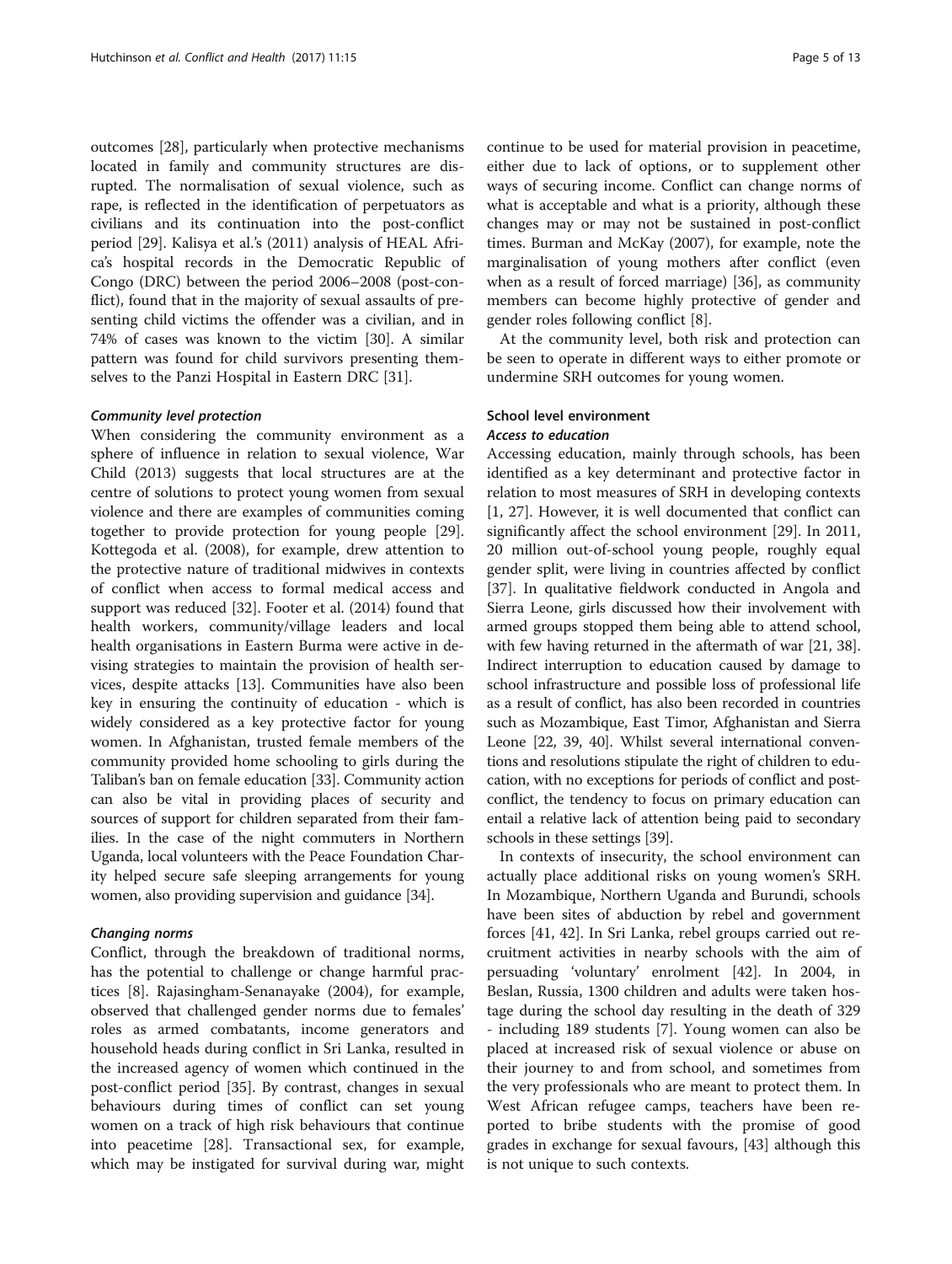In rare circumstances, however, access to a safe school environment can improve in conflict. United Nations High Commissioner for Refugees (UNHCR)-supported education of Liberian children and young people in Guinean refugee camps was reported to be better quality than the education that was received in Liberia in the period prior to the conflict (1980–1989) [[44](#page-11-0)]. The protective role of education in conflict is also reflected by the inclusion of education in United Nations (UN) resolutions designed to ensure the security of children in contexts of armed conflict [[42\]](#page-11-0). Despite recognition that education should continue to serve as a protective factor during conflict for promoting SRH outcomes, evidence shines a light on how it may also increase young women's sexual risk.

## Family level environment

## **Parents**

Parental figures play an important role in the transition from childhood to adulthood, including in relation to SRH. Across the global south, Blum and Mmari (2005) found that living with both parents and family stability/ connection was a protective factor in relation to early sexual debut, conception and childbearing [\[1](#page-10-0)]. As role models, parents, for example, can on the one hand, instil the importance of gender equality between men and women in relation to decision-making or, on the other hand, perpetuate the dominance of men in social relationships resulting in unequal power relationships [\[27](#page-11-0)]. Family structures may help young women develop negotiation skills and encourage them to make their own decisions regarding life choices, including condom use.

## Family structures

Conflict can increase the protective role of families as young women tend to be at higher risk of rape, sexual exploitation and abuse when cut off from family structures [\[45\]](#page-11-0). In Angola and Sierra Leone, former girl soldiers frequently describe how their abductions were simultaneously accompanied by orphanhood when their parents were killed during village raids [[21, 38, 41](#page-11-0)]. In the context of refugee camps, young women without families are the most vulnerable to sexual exploitation in exchange for monetary and material goods, including aid [[43\]](#page-11-0). Practical logistics - such as where sanitation or cooking facilities are located - all have implications for sexual safety of young women [[46\]](#page-11-0). However, in Northern Uganda, families actually used separation as a strategy to protect children from negative sexual experiences. Young 'night commuters' are sent from IDP camps to spend nights in nearby towns to reduce the risk of sexual violence and abduction by rebel groups [[47](#page-11-0)]. Nonetheless, the insecurity of young women in mobility, commuters' sites and public places at night - combined with non-gendered segregated sleeping and a lack of adult supervision – means that girls still experience sexual harassment and abuse, including from male night commuters [\[48\]](#page-11-0).

## Role of families

In contexts where accessing formal education or health services is impossible or dangerous, conflict heightens the protective capacity of families as sources of information and providers of care. Families support access to care when young women are giving birth through traditional birth attendants (who can play an important supportive role) especially when all other forms of formal health care are inaccessible or have been destroyed [\[46](#page-11-0)]. Nonetheless, reliance on the family regarding sexual and reproductive health knowledge can increase the risk of misleading, inaccurate or incomplete information [[27](#page-11-0)].

## Household vulnerabilities

Conflict can take its toll on the protective nature of family structures through changing roles within the household. Absence of males from the household, through conflict mortality, imprisonment and military membership, can leave households vulnerable to poverty and result in the engagement of females in economic activities which increase the risk of poor SRH [[49](#page-11-0)]. Young women may feel compelled to marry early or take on economic activities which put them at increased risk of SGBV, or engage in transactional sex to provide for their family when there are limited options for securing livelihoods through other means [\[25](#page-11-0), [27\]](#page-11-0). In the context of conflict, the avoidance of death, starvation and destitution is likely to be prioritised above the long term consequences of early motherhood. Conflict can also influence the interaction and relationships between family members; Catani et al. (2008) propose the idea that 'cycles of violence' do not just apply to the intergenerational context, but also to the transfer of behaviour from war to family violence. In their sample of Tamil youth, linear regression analysis revealed that previous exposure to war, measured by the number of events, was a significant predictor of the experience of family violence [[50](#page-11-0)].

## Early marriage

Whilst early and forced marriages certainly occur outside conflict affected regions, the literature we consulted reveals that such marriages within conflict affected regions have additional dimensions and complexities. Families often believe that marriage can provide security against the risk of SGBV during conflict, for example. Kottegoda et al. (2008), using semi-structured interviews, found that early marriage was described as a protective strategy used by families to reduce the risk of daughters being 'recruited' or abducted into military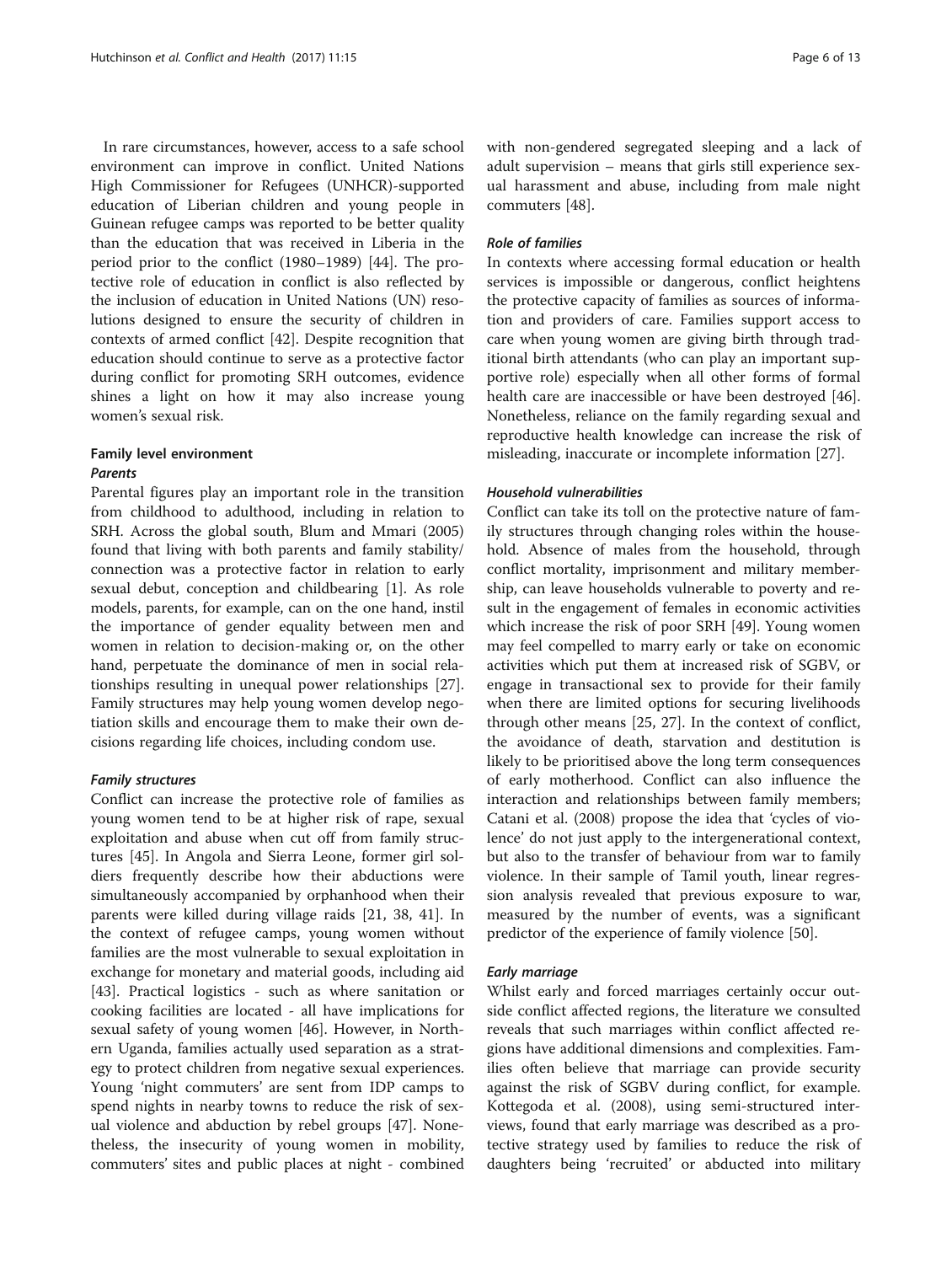factions [[32](#page-11-0)]. Similarly, Swaine and Feeny (2004) found early marriage was used as a strategy by families to protect girls from violence in Kosovo [[51\]](#page-11-0). In Angola, married young women were actually reported to be less likely to be abducted during raids on villages [\[21\]](#page-11-0). Furthermore, amongst SGBV victims presenting at Panzi hospital in Eastern DRC, women and girls who were single without ever being married were six times more likely to be held captive for the purpose of sexual violence for more than 24 h in comparison to those married, abandoned or widowed [\[52\]](#page-11-0). Marriage can also be used by families as a form of justice to protect the honour of girls in the occurrence of SGBV [\[31](#page-11-0), [32](#page-11-0)].

Anecdotal reports suggest that early marriages are increasing in Syrian families, and occurring at a younger age, as a result of conflict factors such as increased family poverty, female withdrawal from education due to barriers imposed by armed conflict and displacement, and increased risk of sexual violence of unmarried adolescents [[24, 53\]](#page-11-0). Nonetheless, it has been noted that the changing nature of early marriage, driven by the conflict in Syria, can increase risk of sexual abuse for women as economic and social ties are broken between families, and marriages are arranged outside long established social networks, and without official marriage contracts [[53\]](#page-11-0). Thus, evidence shows that early and arranged marriages may increase and/or decrease negative SRH outcomes in contexts of conflict.

The role of parents, families and family structure is evidenced to play a significant role in managing, reducing or exposing young women to increased SRH risk, highlighting the complex and often contradictory nature of risk and protective factors and processes in conflict contexts.

## Peer level environment

#### Peers

As individuals enter young adulthood, peers become an increasing influence, especially in relation to SRH [\[7](#page-11-0)]. While peers can create a negative culture and encourage risky sexual behaviours, they can also be a force for good. However, there seems to be little reflection of the SRH risk and protective factors associated with peers in the context of conflict.

What is known is that peer relationships are present in conflict although the nature and sources of interactions are likely to differ. In the context of armed groups, the development of meaningful relationships may be difficult due to an atmosphere of insecurity, uncertainty and violence. Captives are taught and encouraged to punish other captives, with cases of forced beatings and killings being reported [\[54\]](#page-11-0). In these groups, young women can also find themselves one of several 'co-wives' to commanders which, due to the 'protection' offered by

these individuals, can result in competition for affection, resources and power; [[55](#page-11-0)] the manipulation and navigation of these relationships are of great importance. Despite this, examples of the development of positive and long lasting supportive relationships in the context of rebel groups have been reported. Cheney (2007) describes the example of co-wives becoming close friends and confidants as they carry out their duties [[54](#page-11-0)]. In Burman and McKay's (2007) study of reintegration in the aftermath of the Sierra Leone conflict, three returnee girl mothers were found to be living together [[36](#page-11-0)]. In the context of refugee camps, limited resources such as food may similarly result in competition between peers, whilst interaction with individuals undergoing similar experiences may provide opportunities for support and solidarity.

#### Social interaction

Armed conflict also has been found to impact on social interaction and engagement in the post-conflict period. In Sierra Leone, Bellows and Miguel (2009) found individuals directly affected by violence were more likely than others to be involved in civic participation, such as being members of community and social groups [\[56](#page-12-0)]. In Sierra Leone, Denov (2010) found evidence of the creation of informal peer-support structures, where returning girl soldiers sought comfort and encouragement with other conflict affected young people, thereby reducing feelings of isolation [[38](#page-11-0)]. The research procedure itself was found to facilitate this process with research participants forming friendships. Despite limited evidence, insights into the impact of peer relationships on SRH outcomes suggest they may provide a source of support and protection for young women, or may further increase the struggle for securing protective resources.

## Individual level environment

In the context of conflict, the gender, social status and age of young women increase the risk of sexual violence and other poor SRH outcomes [[12\]](#page-11-0). Whilst rape has been used as a weapon for centuries, a new pathology is emerging of 'rape with extreme violence' [[49\]](#page-11-0). Such acts performed frequently by soldiers against the women and girls (some very young) aim to cause maximum sexual trauma through injury, mutilation or the transmission of infection [\[57\]](#page-12-0). Young people are at greatest risk of abduction by military factions, the vulnerability of girls due to their gender continues after conflict. Whilst focus on children soldiers has been on boys, between 1990 and 2003 in 38 countries girls formed part of forces engaged in armed conflict [\[58\]](#page-12-0). It is estimated that 30% of RUF forces in Sierra Leone were made up of girls [\[59\]](#page-12-0) and, in Northern Uganda, approximately one-third of child soldiers were females [\[58\]](#page-12-0). The not uncommon exclusion of girls from disarmament, demobilisation and reintegration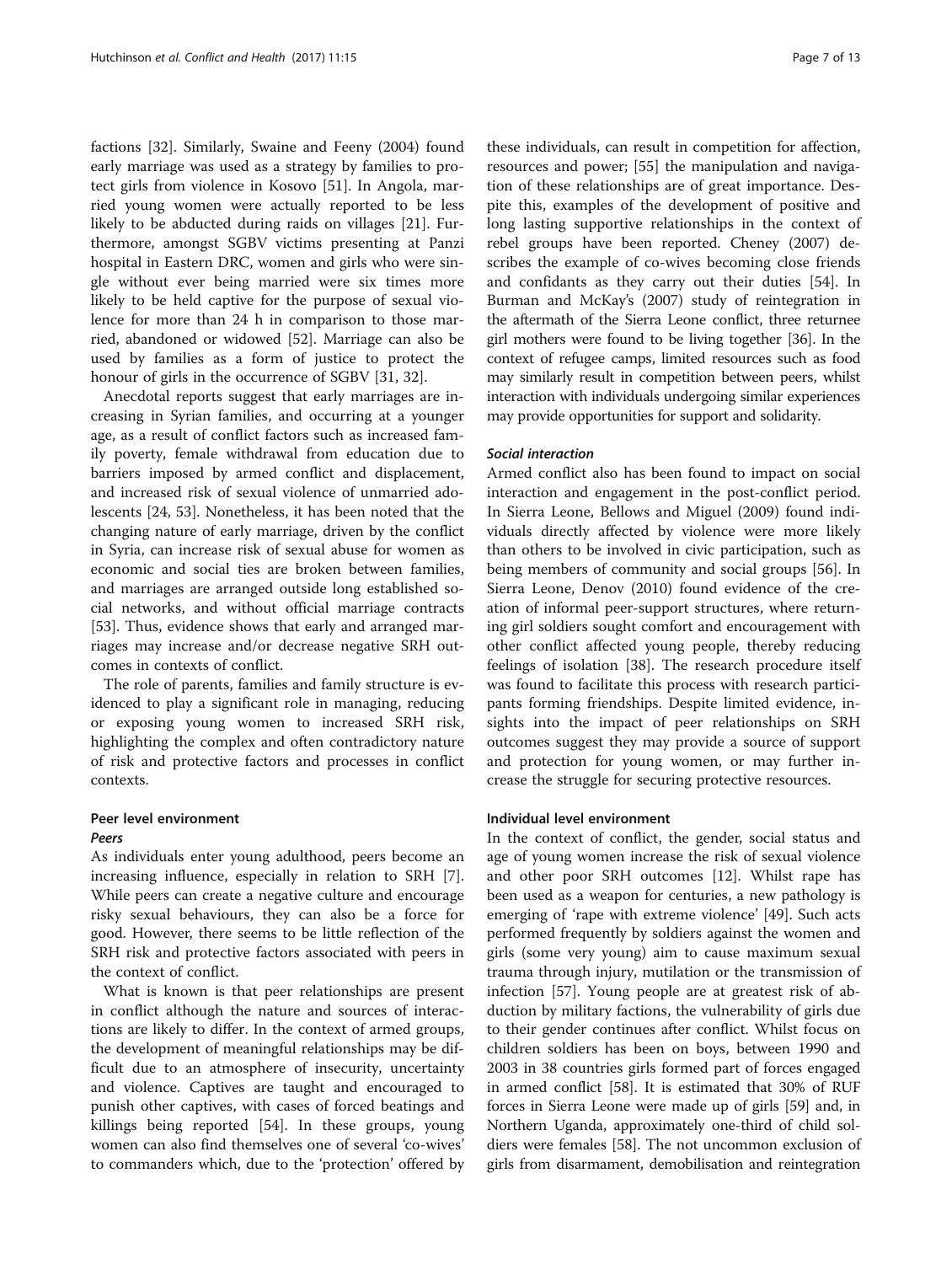processes also means former girl soldiers often have fewer opportunities to develop livelihood strategy skills. For the minority of girls who do get included, the male dominated compositions of these programmes - combined with severe overcrowding and lack of security – often means they are at risk of rape [\[58\]](#page-12-0).

#### Victims or agents

Haeri and Puechguirbal (2010) warn that, in contexts of conflict, women are generally seen as victims, lacking agency rather than as active individuals who have important characteristics that can make a difference to their circumstances [\[46\]](#page-11-0). However, some literature has challenged the very notion of victim's 'passivity', highlighting that even in contexts of captivity, where if recognised, it is possible to evidence every victim's agency and resistance, to some extent. This literature reframes young women from that of passive victim to one of active agent, able to draw upon personal strengths and resilience to develop strategies which maximise survival chances, including a potential strategy of 'passivity'.

In the sexual setting of military groups in Northern Uganda and Sierra Leone, McKay and Mazurana (2004) document how girls use their sexuality, sometimes encouraged by their families, to enhance their chances of survival [\[58\]](#page-12-0). They give examples in Northern Uganda where young women seek to 'marry' or to become pregnant by high commanders due to the associated privileges, such as exceptions from hard labour. In the Revolutionary United Front, 'family units' form the basis of organisation with resources being allocated to 'household heads'. Those that do not belong to a family must scavenge for survival. Girls can use sex and 'marriage' to bargain themselves into units and to gain access to food, water and other material goods (also found by Muhwezi et al., 2011; Burman & McKay, 2007) [[28, 36\]](#page-11-0).

However, the distinction between expressions of agency and coercion is not always easy to make, as in the case when sexual favours are sought from girls by humanitarian workers in refugee camps in Liberia, Guinea and Sierra Leone in exchange for vital aid supplies, highlighting the inherently exploitive nature of relationships that young women are exposed to in contexts of conflict [[43\]](#page-11-0). The constrained agency and resilience in the actions of young women can have serious consequences for their SRH, especially in relation to motherhood. Yet, while such strategies put young women at risk of pregnancy, forced transaction sex and future exclusion in post-conflict communities, [[23, 36](#page-11-0)] in the short term it can mean their survival. Recognition that early marriage and early sex may have been a strategic decision during war due to limited choices is key for post-conflict strategies which seek to respond to the long-term consequences of this decision.

## **Discussion**

The literature highlights the complex nature of how armed conflict impacts the different environments which increase or reduce the risk of poor SRH outcomes for young women – see Fig. [2](#page-8-0) for an illustrated version which populates the ecological framework with the risk and protective factors identified in the literature that are associated with poor sexual and reproductive health outcomes in contexts of armed conflict. While there are some similarities with risk and protective factors identified by Blum and Mmari, 2005, it is clear that general models of SRH need reconceptualising in contexts of armed conflict [[1\]](#page-10-0). Diversity in patterns of armed conflict, even within a single country, brings into question presumed protection offered by factors such as proximity to family, access to health professionals or school attendance [[60\]](#page-12-0). While risk factors such as 'alcohol use' or 'knowing where to buy condoms' or 'perceived risk of contracting HIV', for example, were not discussed in the literature reviewed, it can be assumed that the nature of these factors will be impacted by the context of armed conflict. Whilst the literature shows that conflict changes the ecological positions of young people, a lack of consensus exists around the protective nature of some of the factors discussed above. This raises questions of how we understand processes of risk and protection (i.e. how it came to be that certain choices were made/certain outcomes occurred). Knowledge of risk and protection has evolved separately, yet viewing them as distinct entities is unhelpful because of the often complex presence of both risk and protective factors which impact on one another. The factors and environments raised above may act to both expose to, and/or increase, or to protect from risk depending on the individual and context [[61](#page-12-0), [62](#page-12-0)]. This is well illustrated by the context of family relationships discussed earlier, which have been shown to be protective against sexual violence at times, while at other times put young women at increased risk of sexual violence through forced or early marriage, or transactional sex. In addition, factors which prevent some poor outcomes like sexual violence, may at the same time increase risk of other poor outcomes like early marriage and early childbearing. Simple binaries need to be challenged, accepting the concepts' inherent complexities both in relationship to each other and in resilient outcomes. Acceptance that there is no formulaic risk/protection pattern (i.e. a static set of 'risk' and 'protective' factors which are distinct and categorised) that can be applied for young women in every conflict-affected community is a starting point. This reflects not just the fact that post conflict settings are 'different', but rather that the concepts of risk and protection are - by their very nature - dynamic, fluid and contextual.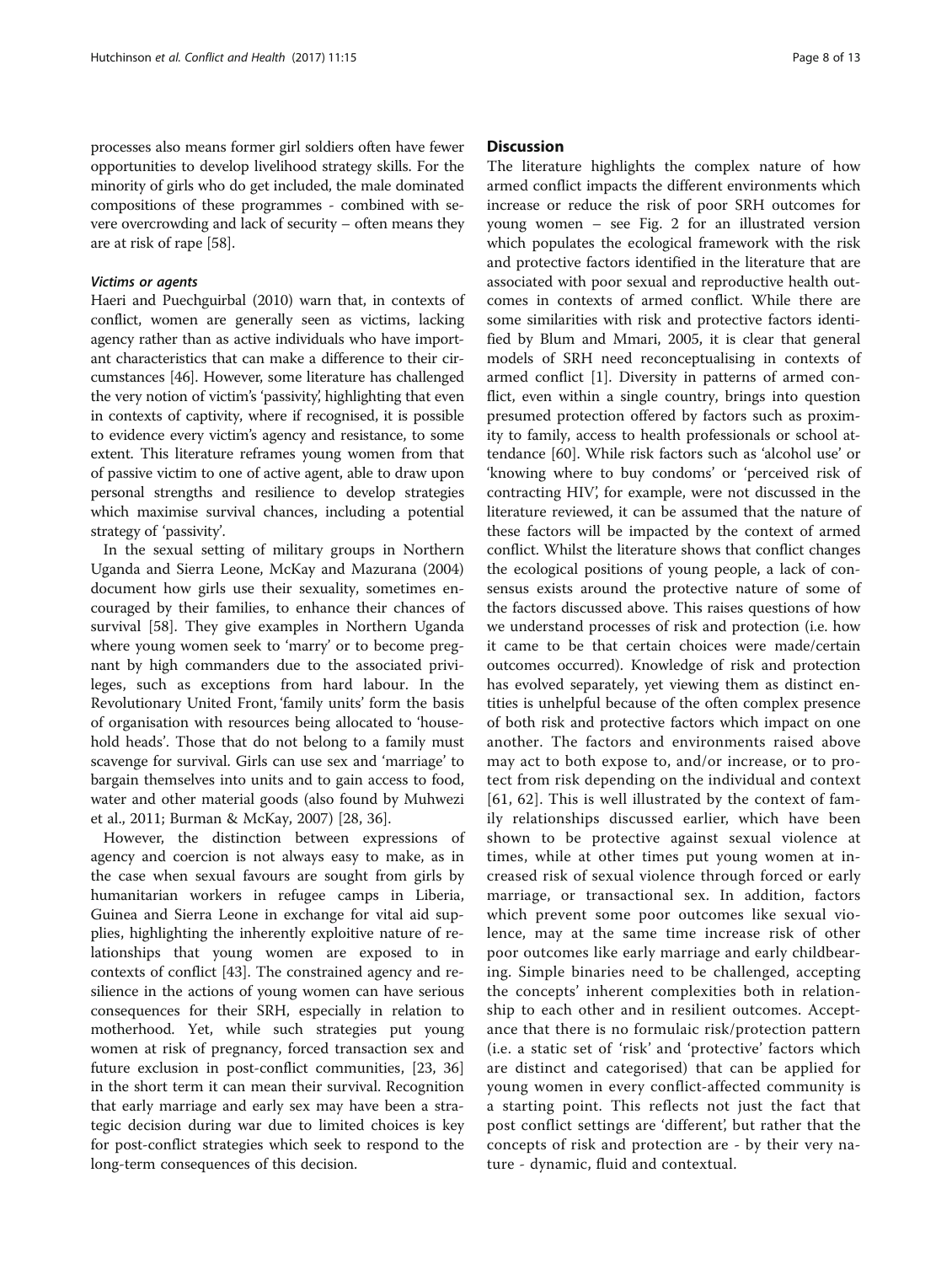<span id="page-8-0"></span>

Rather than focusing on a static list of risk and protective factors, what appear to be important in these contexts are the 'processes' of protection - the role of 'trade-offs' and the perceived 'loss and gains' of actions and choices, the prioritisation of risks in understanding protection strategies, and the 'price of protection'. The literature clearly shows that there is often a 'cost' to securing protection, for example, entering marriage at an early age to ensure security which is often shortly followed by a risky early pregnancy, resulting in the prioritisation of some risks over others. In contexts of conflict, for example, physical safety of oneself or family may be prioritised over immediate or longer-term sexual risks or social exclusion following early motherhood. Starvation or death comes today, whereas the consequences of sexual risks may seem distant [[36](#page-11-0)]. Highlighted is the short and long term nature of protective strategies, as well as the 'price' of protection. Risks are often multiple and cumulative, exacerbating the impact of each stressor; this can lead to a spiral of overwhelming risk and adversity exposure [\[63](#page-12-0)].

When young women have few choices and resources due to the impact of conflict on protective resources previously available from macro or community environments, sexuality remains as one potential resource which they can draw upon [[27\]](#page-11-0). At the highest levels of risk, protection is either non-existent or fails to counteract the 'poisonous effects of extreme adversity' (p.140) [\[64](#page-12-0)]. Conflict renders such concepts as 'rights' and 'dignities of citizenship' as obsolete or secondary to saving lives and maintaining essential services [[20,](#page-11-0) [65](#page-12-0)].

Questions are also raised as to the nature of agency and choice, and the extent to which constrained choice is still choice? Is it possible for young women to be regarded as agentic beings while using their sexuality to access food and temporary security? The role of agency is often viewed as essential in securing assets for protection, with issues of power underpinning the ability to succeed or not [\[9](#page-11-0), [66](#page-12-0)]. Rutter (2001) suggests that key turning points, the opportunities and choices which might be offered, are the most significant factors in determining resilient outcomes [[67\]](#page-12-0). Power and control are seen as defining the parameters of how and to what extent one can adapt to adversity. Others challenge this focus on personal agency, advocating the prioritisation of addressing structural oppression and social inequalities [\[68](#page-12-0)–[70](#page-12-0)].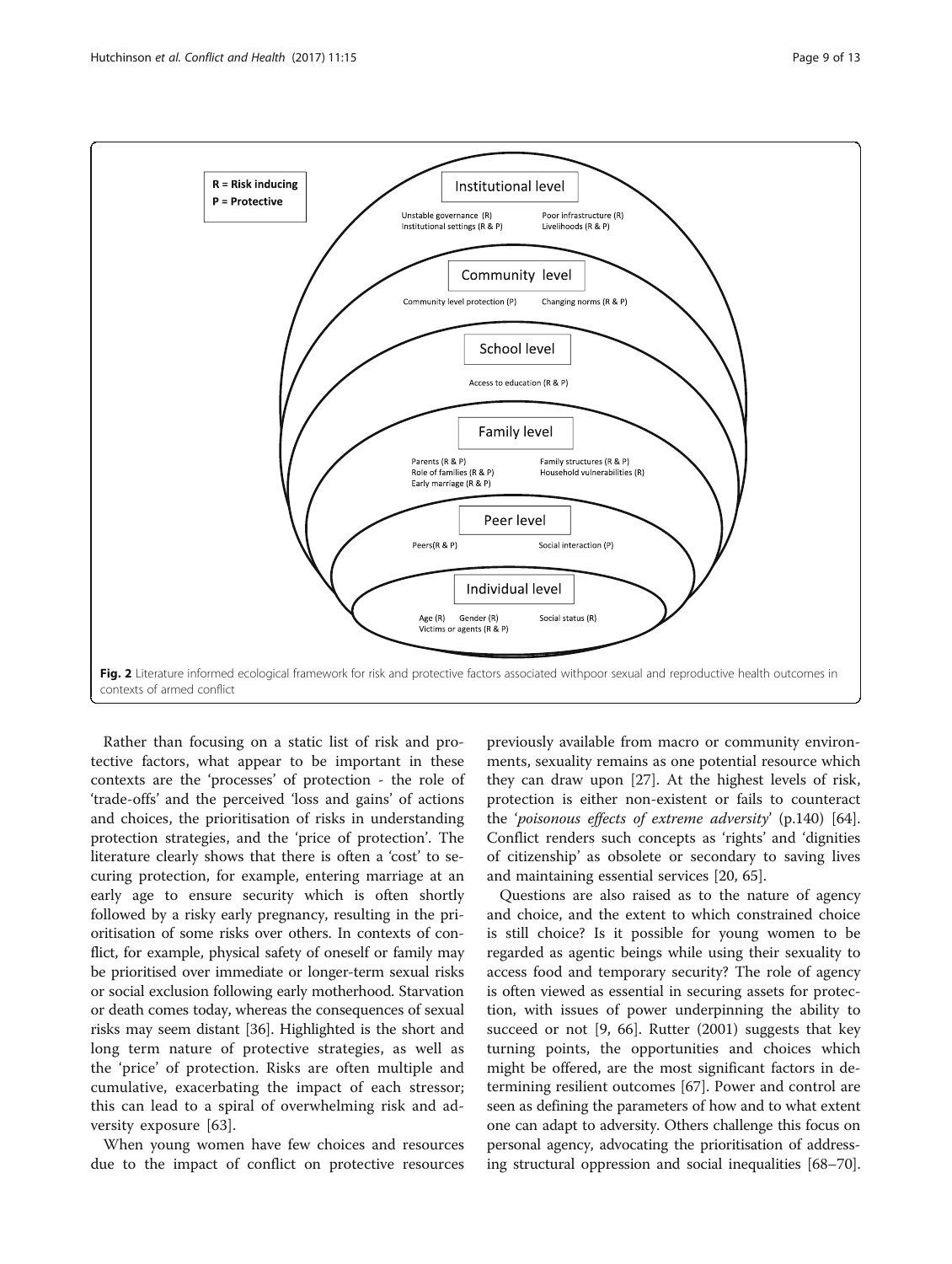Seccombe asks, for example, 'Can families be expected to become resilient without significant structural change in society?' (p.389) [\[68\]](#page-12-0). The ecological examination completed above shows that attention needs to be paid to multiple environments and, more importantly, the relationships between them. While young women may be placed at increased risk by institutional level factors in relation to a particular SRH outcome (such as health clinics being destroyed), for example, the additional risks created could be mitigated against (or further increased) at other levels.

Blum and Mmari (2005) conclude that more studies which identify risk and protective factors for young people focus on individual level factors on SRH rather than contextual factors [[1\]](#page-10-0). Although little is known about the structural and contextual factors which protect young women against poor SRH outcomes even in contexts of relative peace, [\[1](#page-10-0)] it is known that these are significantly affected by conflict. Drawing protection from resources at a structural level may therefore not be an option. Young women may have to rely on personal or family assets which serve to protect and increase personal agency while at the same time also increase vulnerability to SRH risks. Indeed, Petchesky (2008) argues for the need to reconnect 'bodies' to new communities in times of insecurity [\[65\]](#page-12-0). Across the literature there was a scattering of examples of women creating new communities of protection while in contexts of insecurity. For example, Petchesky (2008) reports that:

'In Darfur, where the traditional gender division of labour famously assigns women and girls the task of roaming to collect firewood, resulting in a very high incidence of rapes and assaults, committees of women leaders have organised "firewood patrols" which have, in turn, become a forum for discussing and resolving common concerns.'  $(p. 8)$  [\[65](#page-12-0)].

Connecting young women to each other and providing opportunities for action appear to be important actions to facilitate the development of grassroots strategies which support safe negotiations of SRH. Providing young women and their families with access to resources they need to protect themselves recognises the important role of both agency and structure in protection. However, it is not the role of 'health' or 'women's' professions alone to support these processes. It is important that professionals working in response to a wide range of concerns in conflict recognise the interconnected nature of SRH with livelihoods, education, gender equality and human rights, and the role that other types of intervention can play in facilitating good SRH [\[32](#page-11-0), [57, 65](#page-12-0)]. Sexuality and SRH interface with all aspects of life, and therefore need a more integrated response. Efforts to protect young girls and support safe SRH practices should be mainstreamed within all responses to conflict, and vulnerable groups identified and supported. Humanitarian responses focus on meeting survival needs but frequently do not address the cause of, or reasons for, vulnerability [[26\]](#page-11-0). If early marriage or transactional sex is used to secure livelihoods or physical protection, for example, then a focus on improving livelihoods and security might have the biggest impact on improving SRH outcomes.

It is clear that conflict breaks down many protective factors across different environments that might have previously been put into place. However, from the literature available it is difficult to confidently account for how some young women manage to safely negotiate positive SRH outcomes. None of the studies documented accounts of young women successfully negotiating SRH that did not involve putting themselves at risk of some poor sexual outcomes through engaging in risky behaviours. Not enough is known about the difficult choices young women make when there are no 'positive' (and safe) choices available (choices without the risk of significant costs in the future) in relation to their SRH. There also appears to be little consideration of the potential paths of resilience during conflict for young women and the protective factors which alter the trajectory from exposure to risk to poor outcomes [[9\]](#page-11-0). It is clear that significant risks will be present in these contexts that may not be avoidable, and yet it is not clear what might prevent or 'buffer' the impact of such risks upon an individual and SRH outcomes. The role of postconflict care in mediating or 'buffering' the long-term impact of exposure to such risks is therefore critical, although it is not clear whether there are informed strategies for facilitating this.

The protective resources that a community may hold themselves are not always recognised or appreciated and are sometimes unspectacular, but can be found in the daily activities and struggles of people's lives [\[71](#page-12-0)]. Differences between risk and protection are sometimes only subtle, difficult to predict and only identifiable when family life (girls/young people's lives) are examined in detail [[72\]](#page-12-0). Ungar, taking a social constructionist approach to the resilience concept, emphasises the need to listen to marginalised and silenced voices - rather than just those of the privileged and powerful - so as better to understand localised definitions of resilience, risk and protection [\[4](#page-10-0)]. Interpreting and responding to what is heard poses a challenge as it may not fit with western /professional values/ethical or personal beliefs, particularly around ingrained and sanctified notions of rights/ oppression. Humanitarian interventions run the risk of unintentionally propagating Western concepts as definitive knowledge and impairing the recovery and rebuilding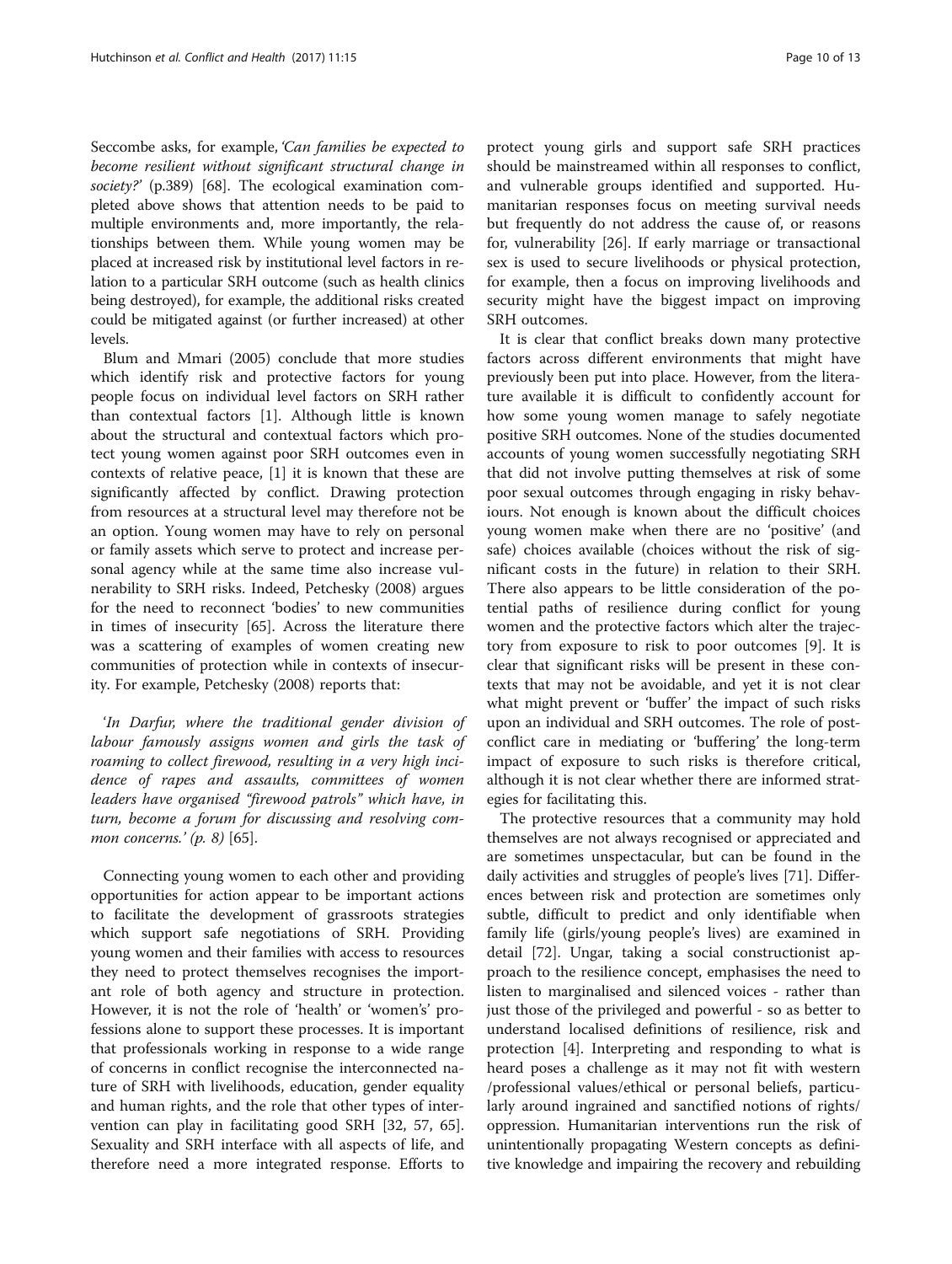<span id="page-10-0"></span>process post-conflict. Framing young women solely as victims potentially hides or undermines their resilience and resourcefulness, for example [\[73](#page-12-0)]. Yet, research is needed which allows a contextual understanding of protective factors which alter the trajectory of risk exposure to poor SRH outcomes for young women affected by conflict [[9](#page-11-0)]. Identifying these processes has potential to support millions of young women around the world to safely negotiate their SRH needs at a time when they may be prioritised by no one else.

## Conclusion

This paper adds to the emerging literature on the SRH of young women affected by armed conflict by considering the impact that conflict can have on risk and protective environments. A literature overview on the risk and protective factors for SRH in armed conflict has formed the basis for this paper, with findings mapped onto an adapted ecological model to present the ways risk and protective factors, and processes, are evidenced promote or undermine young women's SRH in conflict. Having considered the findings, we have argued the limitations to traditionally recognised static universal models and understandings of risk and protection, proposing that notions of risk and protection must be nuanced and understood as contextually dependent. We have argued the need for developing frameworks that are able to take account of the dynamic fluidity of risk and protection, so that processes and 'turning points' to achieving greater SRH for young women can be identified, understood, and promoted. While acknowledging the important role of agency and choice in securing or undermining a young women's SRH, we have pointed to the need to explore and reconceptualise the complex nature of individual agency set within wider structural influences that may shape or determine their ability to secure good SRH outcomes. We have discussed the dynamic relationship between individuals, their wider environment, and the complex and often contradictory ways in which protective or risk processes may play out within those environmental levels. This highlights limitations of an individualistic approach to understanding and promoting SRH, and supports the need for ecological based approaches to promoting SRH protective environments for young women. This paper offers no easy answers to the challenges of improving SRH outcomes for young women affected by armed conflict; rather, it seeks to 'shake up' any taken for granted assumptions on risk and protection by providing insights into their complexity, pointing towards a need for further work. Such further work will need to take into consideration the processes of protection, the prioritisation of risks, risk trade-offs and the price of protection.

#### Abbreviations

DRC: Democratic Republic of Congo; IDP: Internally Displaced Persons; SGBV: Sexual and Gender Based Violence; SRH: Sexual and reproductive health; UN: United Nations; UNFPA: United Nations Population Fund; UNHCR: United Nations High Commissioner for Regugees

#### Acknowledgements

The authors are grateful to the Faculty of Social and Human Sciences, University of Southampton, for the award of a grant from the Strategic Interdisciplinary Research Development Fund.

#### Funding

The review was funded by the Faculty of Social and Human Sciences, University of Southampton through a small grant from the Strategic Interdisciplinary Research Development Fund. The funding body had no role in the review process or the development of this paper.

#### Availability of data and materials

Not applicable.

#### Authors' contributions

AH led on the analysis of the literature reviewed, and wrote the first and final draft of the paper. PW completed the literature review and contributed to the writing of the paper. JM contributed to the discussion on resilience, while SN contributed to the background section on SRH in contexts of armed conflict. RI contributed to some analysis and took on role of internal editor. All authors read and approved the final manuscript.

#### Ethics approval and consent to participate

Not applicable.

#### Consent for publication

Not applicable.

#### Competing interests

The authors declare that they have no competing interests.

#### Publisher's Note

Springer Nature remains neutral with regard to jurisdictional claims in published maps and institutional affiliations.

#### Author details

<sup>1</sup>Institute for Applied Social Research, University of Bedfordshire, Luton LU1 3JU, Bedfordhire, UK. <sup>2</sup>Centre for Social Development in Africa (CSDA), University of Johannesburg, Johannesburg, South Africa. <sup>3</sup>Faculty of Wellbeing, Education and Language Studies, The Open University, Milton Keynes SO17 1BJ, UK. <sup>4</sup> Health Sciences, University of Southampton, Hampshire SO17 1BJ, UK. <sup>5</sup>Department of Social Statistics and Demography, University of Southampton, Hampshire SO17 1BJ, UK. <sup>6</sup>Centre for Sexual Health Research, Psychology, University of Southampton, Southampton SO17 1BJ, UK.

#### Received: 12 August 2016 Accepted: 23 June 2017 Published online: 17 August 2017

#### References

- 1. Blum R, Mmari K. Risk and protective factors affecting adolescent reproductive health in developing countries. Geneva: World Health Organization; 2005.
- 2. Guerra N. Serious and violent juvenile offenders. In: Loeber R, Farrington D, editors. Serious and violent juvenile offenders: risk factors and successful interventions. London: Sage Publications; 1999. p. 389–404.
- 3. McCubbin H, Fleming W, Thompson A, Neitman P, Elver K, Savas S. Resiliency and coping in 'at risk' African-American youth and their families. In: McCubbin H, Thompson EA, Thompson AI, Fromer JE, editors. Resiliency in African-American families. Los Angeles, CA, USA: Sage Publications; 1998. p. 287–328.
- 4. Ungar M. Resilience across cultures. Br J Soc Work. 2008;38(2):218–35.
- 5. Betancourt TS, Agnew-Blais J, Gilman SE, Williams DR, Ellis H. Past horrors, present struggles: the role of stigma in the association between war experiences and psychosocial adjustment among former child soldiers in Sierra Leone. Soc Sci Med. 2010;70:17–26.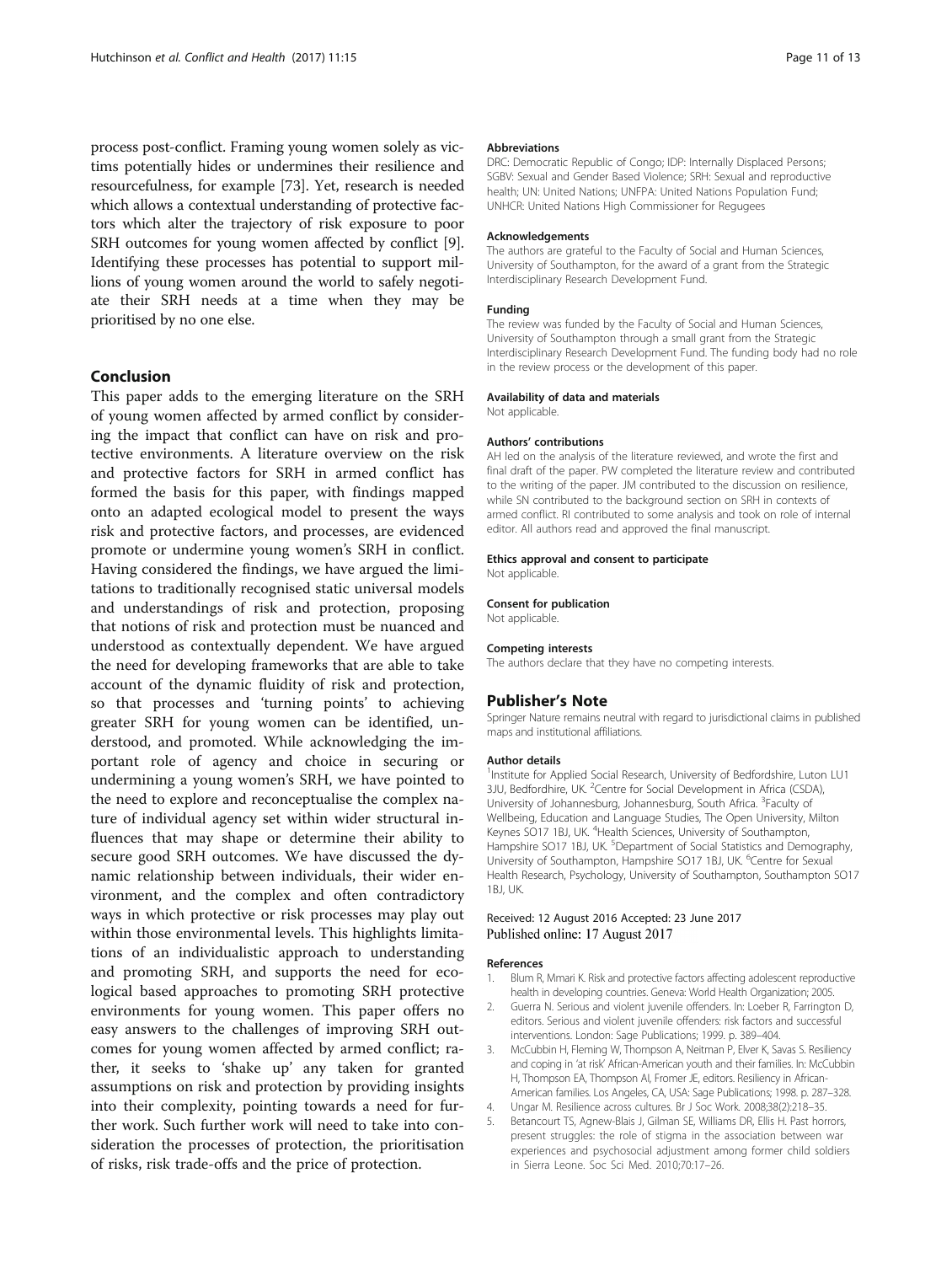- <span id="page-11-0"></span>6. Miller KE, Rasmussen A. War exposure, daily stressors, and mental health in conflict and post-conflict settings: bridging the divide between traumafocused and psychosocial frameworks. Soc Sci Med. 2010;70:7–16.
- 7. Moscardino U, Scrimin S, Capello F, Altoe G. Social support, sense of community, collectivistic values, and depressive symptoms in adolescent survivors of the 2004 Beslan terrorist attack. Soc Sci Med. 2010;70:27–34.
- Inter-agency Working Group on Reproductive Health in Crises. Inter-agency field manual on reproductive health in humanitarian settings. New York: Inter-agency Working Group on Reproductive Health in Crises; 2010.
- 9. Fergus S, Zimmerman MA. Adolescent resilience: a framework for understanding healthy development in the face of risk. Annu Rev Public Health. 2005; 26:399–419.
- 10. Grant MJ, Booth A. A typology of reviews: an analysis of 14 review types and associated methodologies. Health Inf Libr J. 2009;26:91–108.
- 11. Brentlinger PE, Sanchez-Perez HJ, Cedeno MA, Moralies LG, Hernan MA, Micek MA, et al. Pregnancy outcomes, site of delivery, and community schisms in regions affected by the armed conflict in Chiapas. Mexico Soc Sci Med. 2005;61(5):1001–14.
- 12. Bornemisza O, Ranson MK, Poletti TM, Sondorp E. Promoting health equity in conflict-affected fragile states. Soc Sci Med. 2010;70(1):80–8.
- 13. Footer KH, Meyer S, Sherman SG, Rubenstein L. On the frontline of eastern Burma's chronic conflict—listening to the voices of local health workers. Soc Sci Med. 2014;120:378–86.
- 14. Verley E. Targeted doctors, missing patients: obstetric health services and sectarian conflict in Northern Pakistan. Soc Sci Med. 2010;70:61–70.
- 15. Kumar K, Tardif-Douglin D, Maynard K, Sheckler A, Knapp C. The international response to conflict and genocide: lessons from the Rwandan experience, study 4: rebuilding post-war Rwanda. Odense, Denmark: Steering Committee of the Joint Evaluation of Emergency Assistance to Rwanda; 1996.
- 16. Mowafi H. Conflict, displacement and health in the Middle East. Glob Public Health. 2011;6:472–87.
- 17. Hanlon J. Apartheid's second front. London: Penguin; 1986.
- 18. Austin J, Guy S, Lee-Jones L, McGinn T, Schlechte J. Reproductive health: a right for refugees and internally displaced persons. Reprod Health Matters. 2008;16:10–21.
- 19. Abdelmoneium A. Policy and practice: non-governmental organisations and the health delivery system for displaced children in Khartoum. Sudan Child Abuse Rev. 2010;3:203–17.
- 20. Wayte K, Zwi A.B, Belton S, Martins J, Martins N, Whelan A, Kelly P.M. Conflict and development: challenges in responding to sexual and reproductive health needs in Timor-Leste. Reprod Health Matters. 2008;16:83-92.
- 21. Stavrou V. Breaking the silence: girls forcibly involved in the armed struggle in Angola. Ottawa, Canada: Canadian International Development Agency and Christian Children's Fund; 2004.
- 22. Angucia M. Children and war in Africa: the crisis continues in Northern Uganda. Int J World Peace. 2009;XXV1:77–95.
- 23. Wolte S. Armed conflict and trafficking in women. Eschborn: Deutsche Gessellschaft fur Technische Zusammenarbeit; 2004.
- 24. International Rescue Committee (IRC). Are we listening? Acting on our commitments to women and girls affected by the Syrian conflict. London: International Rescue Committee; 2014.
- 25. Rana PS, Silwal BW, Khadka DB, Bashnet S, Ghimire S. A study on impacts of armed conflict pushing girls and women into sexual abuse and sex trade. Kathmandu, Nepal: Save the Children Norway; 2005.
- 26. El-Bushra J, Sahl IMG. Cycles of violence: gender relations and armed conflict. Nairobi, Kenya: Agency for Co-operation and Research in Development; 2005.
- 27. United Nations Population Fund (UNFPA). Motherhood in childhood: facing the challenge of adolescent pregnancy. New York: UNFPA; 2013.
- 28. Muhwezi WW, Kinyanda E, Mungherera M, Onyango P, Ngabirano E, Muron J, et al. Vulnerability to high risk sexual behaviour (HRSB) following exposure to war trauma as seen in post-conflict communities in eastern Uganda: a qualitative study. Confl Health. 2011;5:1–15.
- 29. War Child. An unwanted truth? Focusing the G8: Shining a spotlight on sexual violence against Children in conflict (April 2013). In War Child UK. 2013. [http://reliefweb.int/sites/reliefweb.int/files/resources/An-Unwanted-](http://reliefweb.int/sites/reliefweb.int/files/resources/An-Unwanted-Truth-April-2013_0%23.pdf)[Truth-April-2013\\_0%23.pdf](http://reliefweb.int/sites/reliefweb.int/files/resources/An-Unwanted-Truth-April-2013_0%23.pdf). Accessed 1 Oct 2014.
- 30. Kalisya LM, Justin PL, Kimona C, Nyavandu K, Eugenue KM, Jonathan ML, et al. Sexual violence towards children and youth in war-torn Democratic Republic of Congo. PLoS One. 2011;6(1):1–5.
- 31. Nelson BD, Collins L, VanRooyen MJ, Joyce N, Mukwege D, Bartels S. Impact of sexual violence on children in the eastern Democratic Republic of Congo. Med Confl Surviv. 2011;27(4):211–25.
- 32. Kottegoda S, Samuel K, Emmanuel S. Reproductive health concerns in six conflict-affected areas of Sri Lanka. Reprod Health Matters. 2008;16(31):75–82.
- 33. Rose P, Greeley M. Education in fragile states: capturing lessons and identifying good practice. Brighton: Centre for International Education and Institute of Development Studies, University of Sussex; 2006.
- 34. Strecker M. Supplemental education and psychosocial support in Northern Uganda. In: Burde D, editor. Education in emergencies and post-conflict situations: problems, responses and possibilities. New York: Society for International Education, Columbia University; 2005. p. 86–96.
- 35. Rajasingham-Senanayake D. Between reality and representation: Women's agency in war and post-conflict Sri Lanka. Cult Dyn. 2004;16:141–68.
- 36. Burman ME, McKay S. Marginalization of girl mothers during reintegration from armed groups in Sierra Leone. Int Nurs Rev. 2007;54(4):316–23.
- 37. UNESCO. Children still battle to go to school, education for all global monitoring report, policy paper 10. Paris: UNESCO; 2013.
- 38. Denov M. Coping with the trauma of war: former child soldiers in postconflict Sierra Leone. Int Soc Work. 2010;53:791–806.
- 39. Nicolai S. Learning independence: education in emergency and transition in Timor-Leste since 1999. Paris: International Institute for Educational Planning, UNESCO; 2003.
- 40. United Nations Educational, Scientific and Cultural Organization (UNESCO). The hidden crisis: armed conflict and education—education for all global monitoring report. New York: UNESCO; 2011. p. 2011.
- 41. McKay S. Girl's as "weapons of terror" in Northern Uganda and Sierra Leonean rebel fighting forces. Stud Confl Terror. 2006;28:385–97.
- 42. Nicolai S, Triplehorn C. The role of education in protecting children in conflict. London: Overseas Development Institute; 2003.
- 43. United Nations High Commissioner for Refugees (UNHCR), Save the Children. Sexual violence and exploitation: the experience of refugee children in Guinea, Liberia and Sierra Leone. Based on initial finding and recommendations from assessment mission 22nd October – 20 November 2001. London: UNHCR and Save the Children UK; 2002.
- 44. International Rescue Committee. Leveraging learning: revitalizing education in post-conflict Liberia, review of the international Rescue Committee's Liberia' repatriation and reintegration education program, 1998–2001. New York: International Rescue Committee, Child and Youth Protection and Development Unit; 2002.
- 45. Save the Children, UNFPA. Adolescent sexual and reproductive health toolkit for humanitarian settings: a companion to the inter-agency field manual on reproductive health in humanitarian settings. New York: Save the Children and UNFPA; 2009.
- 46. Haeri M, Puechguirbal N. From helplessness to agency: examining the plurality of women's experiences in armed conflict. Int Rev Red Cross. 2010;92(877): 103–22.
- 47. Deng F. Internally displaced persons in Uganda a forgotten crisis. Forced Migr Rev. 2004;18:25–7.
- 48. Women's Commission for Refugee Women and Children. Resilience in the darkness: an update on child and adolescent night commuters in Northern Uganda. New York: Women's Commission for Refugee Women and Children; 2005.
- 49. Mukwege DM, Nangini C. Rape with extreme violence: the new pathology in south Kivu, Democratic Republic of Congo. PLoS One. 2009;6:1–5.
- 50. Catani C, Jacob N, Schauer E, Kohila M, Neuner F. Family violence, war and natural disasters: a study of the effect of extreme stress on children's mental health in Sri Lanka. BMC Psychiatry. 2008;8:1–10.
- 51. Swaine A, Feeny T. A neglected perspective: adolescent girls' experiences of the Kosovo conflict of 1999. In: Boyden J, de Berry J, editors. Children and youth on the frontline. New York and Oxford: Berghahn Books; 2004. p. 63–86.
- 52. Bartels SA, Scott J, Mukwege D, Lipton R, VanRooyen M, Leaning J. Patterns of sexual violence in eastern Democratic Republic of Congo: reports from survivors presenting to Panzi hospital in 2006. Confl Health. 2010;4:9. doi[:10.](http://dx.doi.org/10.1186/1752-1505-4-9) [1186/1752-1505-4-9](http://dx.doi.org/10.1186/1752-1505-4-9).
- 53. Save the Children. Childhood under fire: the impact of two years of conflict in Syria. London: Save the Children; 2013.
- 54. Cheney K. Our children have only known war: children's experiences and the uses of childhood in Northern Uganda. Child Geogr. 2007;3:23–45.
- 55. Utas M. Victimcy, girlfriending, soldiering: tactic agency in a young women's social navigation of the Liberian war zone. Anthropol Q. 2005;78:403–30.